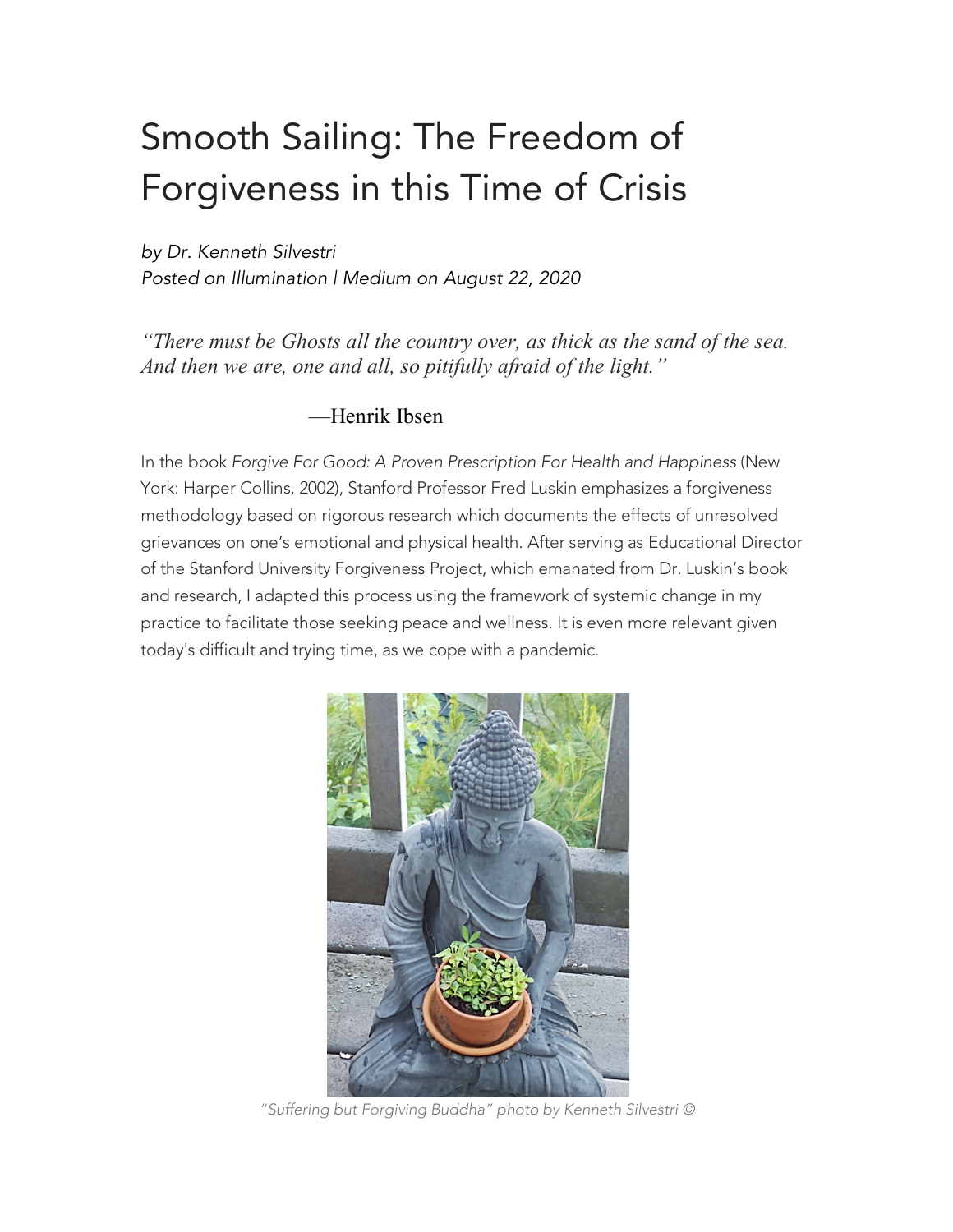### Forgiveness is not condoning or minimizing a hurt we have suffered.

To begin with, it needs to be understood that forgiveness is not condoning or minimizing a hurt we have suffered. This is a major misconception. Forgiveness is first and foremost for oneself — — to choose to live in the present and not allow past grievances or pain to take up unnecessary space in one's head. When a grievance is embedded and shows no resolution, the "fight or flight" part of our nervous system becomes revved up. This part of our nervous system is great for reacting to a lifethreatening situation, but injurious to our mental and physical health if over used.

When we have unresolved pain, there is a tendency to act the victim and create demands of others based on past hurts that we cannot change. However, we have a choice to alter our framework and view our present context as simultaneously being part of wider allencompassing contexts. This allows us to access the parasympathetic nervous system (the "calm down" part.) This can be accomplished by mindfully focusing on being grateful for the good in our world. The first step towards forgiveness is to acknowledge what you feel so you can allow empathy for yourself, allowing you to produce a "non-denial" of feelings. To me, soul sickness is lack of perspective. When you are out of balance from a past grievance it is the time to *widen your lens* and view what is *presently* the "wrong" that hurts you. While doing this you need to simultaneously accentuate your positive persona and avoid having it overtaken by your negative persona, or "shadow side". In this process, forgiveness is for you. It is a commitment to make peace with yourself, and inevitably with others. It is not about minimizing your hurt, it is about changing your grievance story.

Forgiveness, from this standpoint, is not for use in reconciling with the person or thing that upset you. Instead, set a goal to let yourself go to a spiritual side that does not blame or hinder your well-being. It is a way to stop reliving your pain and unnecessary dwelling on the negative. Grievances usually have a core paradox. Choosing to navigate paradoxes is deciding to be healthy over being a victim. By getting the right perspective on what is happening you will recognize that your primary distress is coming from the hurt feelings, thoughts, and physical upset you are suffering now, not what offended or hurt you two minutes or even ten years ago.

Uncomplicated grief is easy to handle, i.e. you missed your movie, or the grocer was out of your favorite food. Complicated grief is when you credit your bitter bank and become a millionaire in bitterness. The tale of woe gets bigger and keeps you connected to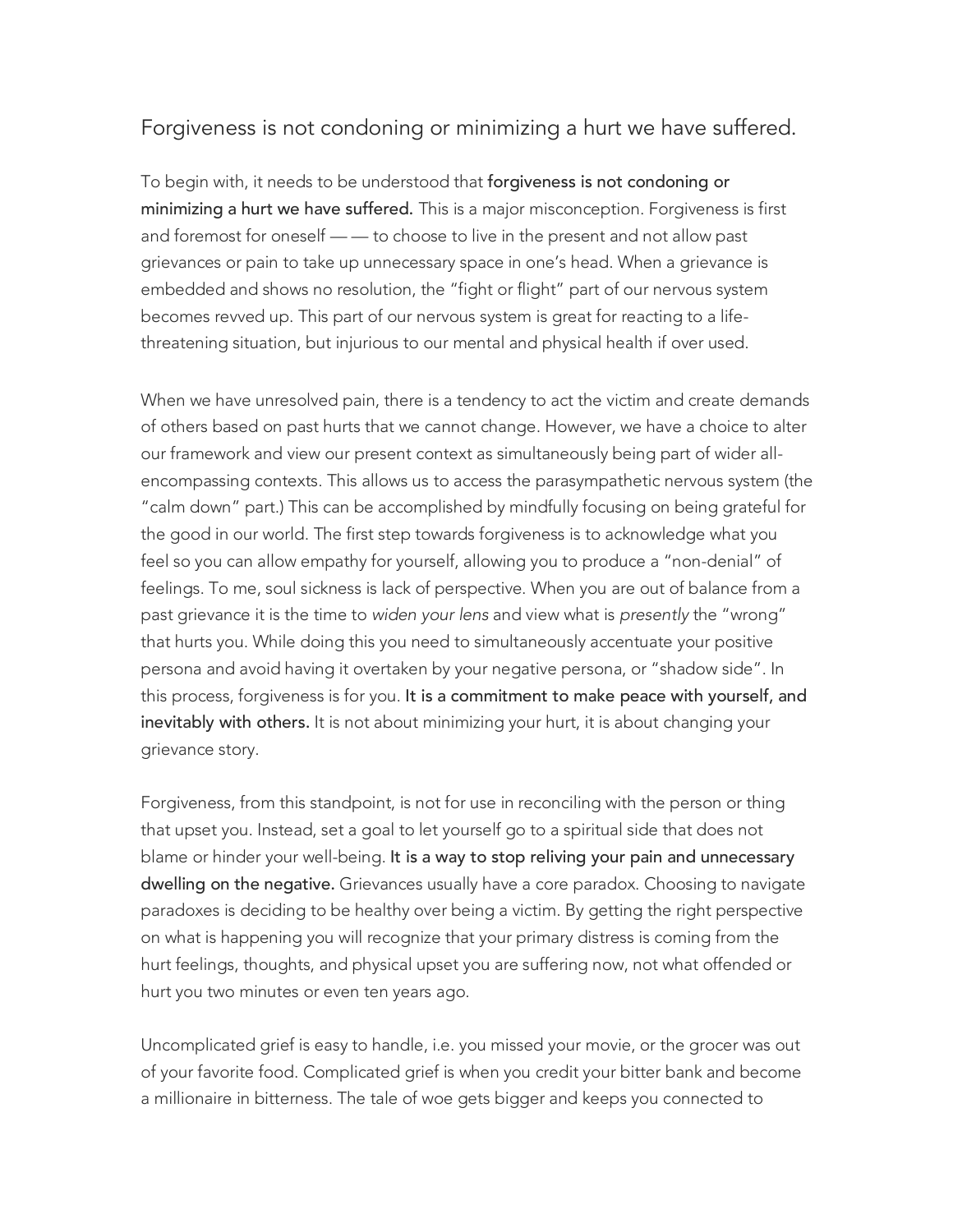negativity in the past. The gap between what you want and what you got is a paradox but also an important gauge as to your health. Since "life says no" in so many ways, as the late Richard Carlson wisely wrote in *Don't Sweat the Small Stuff*, (Hyperion: New York, 1997), it is a natural part of nature's inevitable sufferings that we encounter every day. We need to make peace with the "no." Again, this is not to minimize your hurt but to realize that the grievance story may not be reality. Otherwise it will produce those infamous double binds. Think of what concerns you, take a deep breath, widen your lens/perspective and create a loving image of your optimistic possibilities. This leads to having positive emotions as you now cope with confidence and allows you to enjoy your relationships in a manner of mutual learning.

During any future moments of feeling upset repeat *widening your lens* and breath softly. I recommend using Coherent Breathing developed by Stephen Elliott (https://CoherentBreathing.com), where you inhale for six seconds and exhale for six seconds with a positive thought. You can choose any view that you wish to see. Why not choose the life view that you want to live and share with others? This allows you to give up expecting things from those who will not give them to you, which only strengthens your being stuck with a grievance. If we cling to our hurts, we will live the pain. We cannot demand a return to desire but we can plan to get it in the present. Let go and soften yourself. You may become more vulnerable, but you will be more human.

Learning to forgive is not always easy because smart people can do stupid things. But good people have good intentions. My friend, John Welshons, writes in *When Prayers Aren't Answered,* (Novato, California: New World Library: 2007) that "The acceptance of things as they are in this context does not imply complacency…the acceptance of things as they are is merely intended to alleviate suffering we habitually create in our minds with the desire to change things we simply cannot change." He is suggesting that we put our energy in a positive pla*ce.* Have self-compassion. It is what we learn from any suffering we may have had in our lives. It is wise at these moments to embrace your original positive intention, which was regardless yours from the beginning. Things just may have not worked out or the karma was beyond your control.

#### Implications for the Process of Forgiveness*:*

If you apply your original desire and intent in a non-demanding way, you will create a positive supportive environment. If your grievance is with another, then the only way that you can move on is with an honest win-win volley that Nora Bateson describes as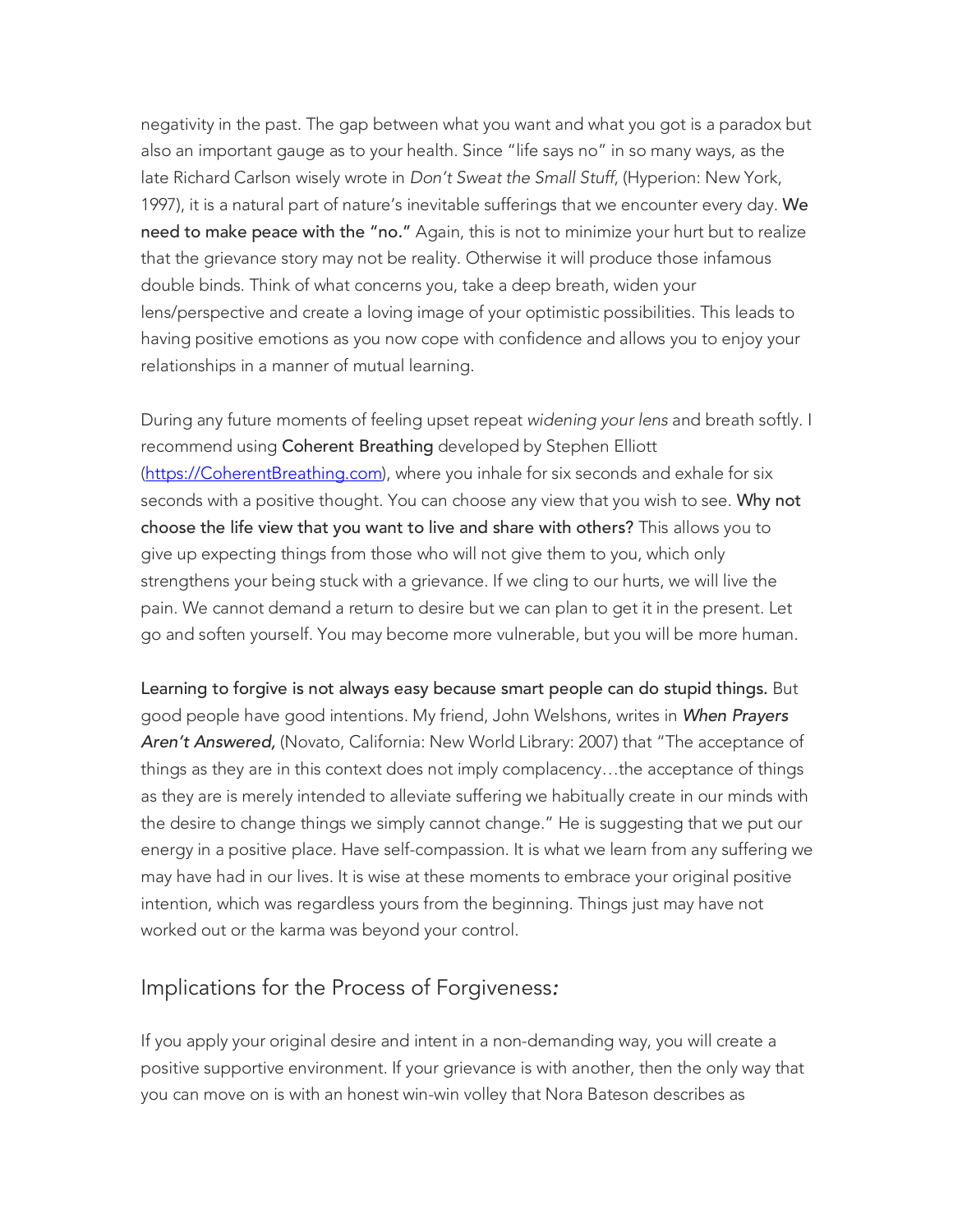"Symmathesy, mutual learning contexts through the process of interaction between multiple variables in a living entity." Accepting who you are is essential in this process and respecting your evolving context and growth is to love yourself. We are all fallible. But we have choices, and in most cases, they are based on good intentions. Remember that a life well lived is your best choice.

Nelson Mandela said that if you are bent on revenge you are basically digging two graves, one of which is your own. Instead of focusing on your wounded feelings, and thereby giving the person or the situation that hurt you power over you, learn to look for the love, beauty, and kindness around you. When you look inside your enemies you see their pain. When there is no revenge you are forgiving. It is your decision not to be defined by others who have hurt you and to remind yourself of your original desires.

Don Miguel Ruiz in his book *The Four Agreements,* (New York: Barnes and Noble, 1997), clearly puts this in perspective. He encourages us to be impeccable by speaking with integrity, not to take others or their words personally, nor make assumptions that promote self-doubt or end up with you blaming others. If you take things personally you are judged. Without assumptions you can become impeccable. Lastly, he urges us to do our best by loving ourselves, by being what you will be.

\* The above is revised, updated and adapted from my book *"A Wider Lens: How to See Your Life Differently."*

Thank you to Dr Mehmet Yildiz for the opportunity and encouragement to publish in Illuminations.

Aikido is now practiced throughout the world and its lessons are applicable to all who seek better relationships.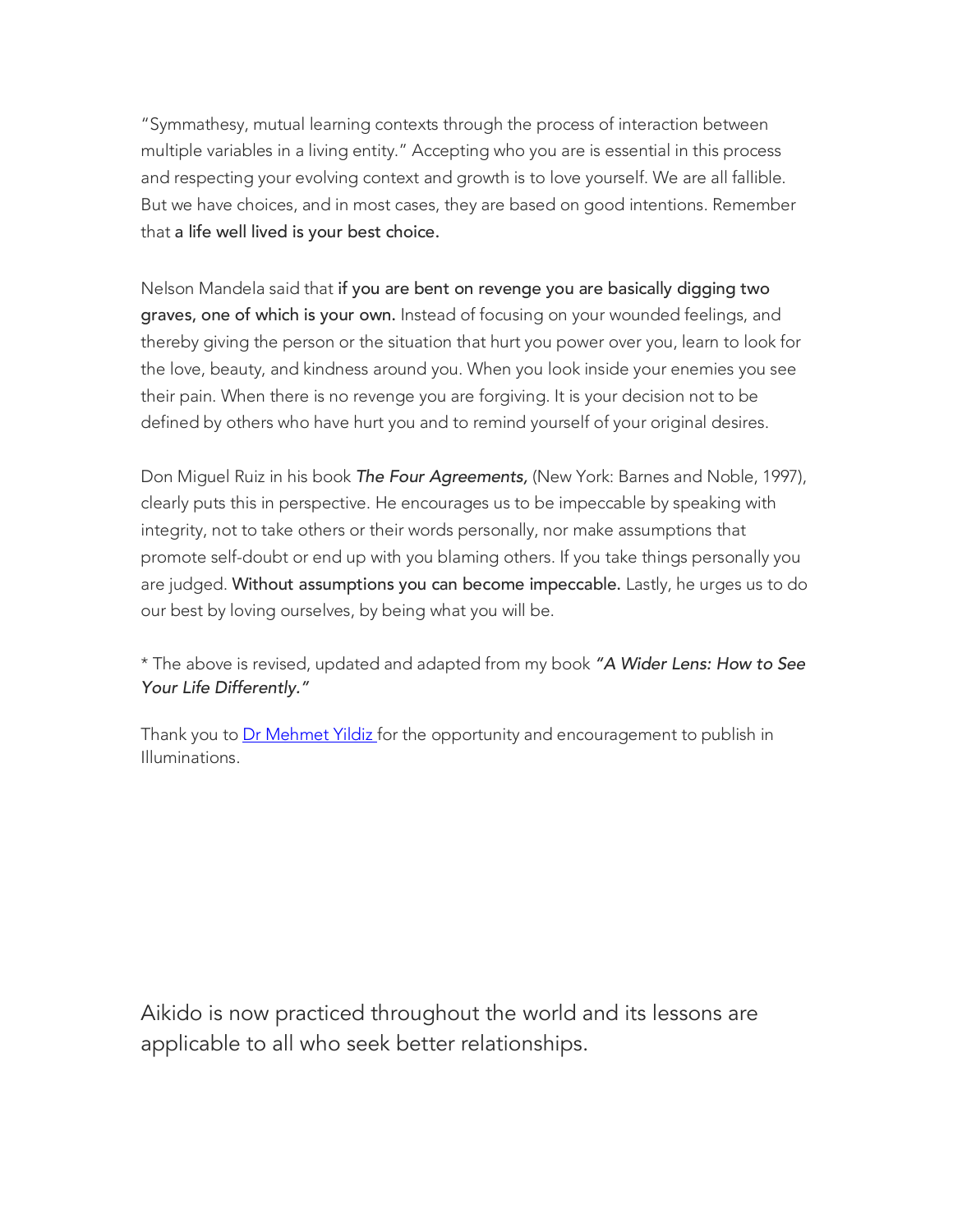In the opinion of many, he was the greatest martial artist who ever lived. His life was a dedicated journey in matters of spirit. Like so many other mind/body methods, Aikido uses one's Ki — or universal energy — to blend with others and to mitigate the neverending injurious interactions in our life.



*Morihei Ueshiba (free image)* O Sensei or "Great Teacher"

O Sensei or "Great Teacher," as he was fondly called by his students, was a devotee of *Kotodama,* which respected the sounds of the universe, Shinto Buddhism with its focus on nature and poetry, and Omoto-Kyo which focused on the spirit of resolving conflict through harmonious blending of the energy of an attack. The belief of *Kotodama* is that the universe has an enormous dense energetic vibration, called *Su.* Like the Zero-Point Energy expressed in Quantum Physics, the theory of Su is that untapped energy exists in the vacuum of space and is available to us in the form of Ki or Chi. The vibrations of *Kotodama* are represented by various sounds that are believed to be the foundations of the universe.

In Aikido there are infinite ways to receive an attack, which necessitates being open to many options when practicing. This leads to what are called "lifetime techniques," illustrating the many and never-ending learning possibilities that we are offered in life. When confronted by another, be it a physical or verbal attack, one who is trained in Aikido gathers the universal *Ki* that is accessible to us all and waits in a meditative action state right up to the last instant. It is then that they gracefully step off the line of attack (sensing the perspective of the attacker's viewpoint to attain a position to protect,) and reconcile or even enlighten the attacker. As Lao-tzu the Chinese poet said, "The way lies in not doing, yet nothing is left undone" (from Tao Te Ching, translated by Ralph Alan Dale, New York: Barnes and Noble, 2002).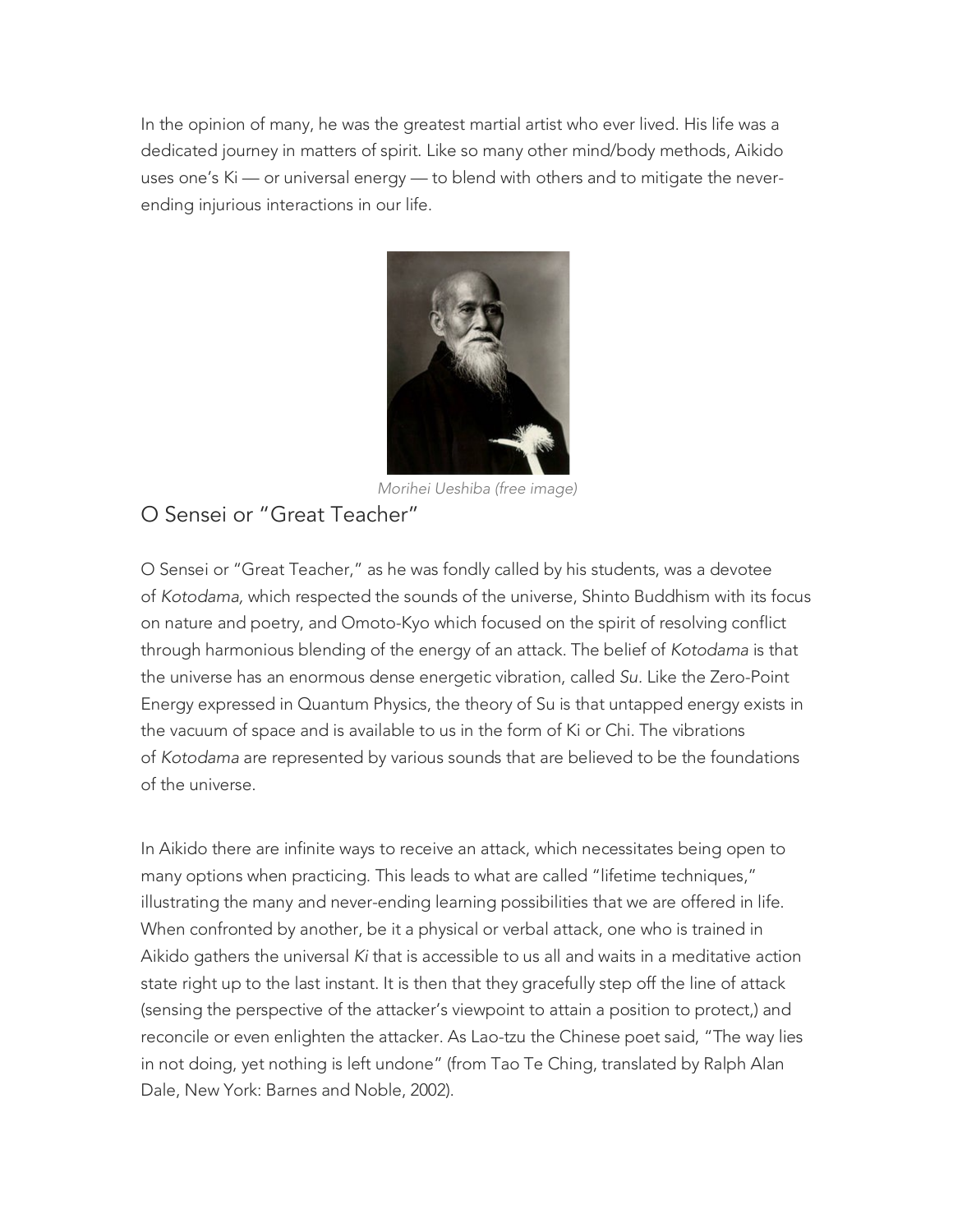

Sensei Greg O'Connor, Courtesy of Aikido Centers of New Jersey Pushing back when one is pushed is a western cultural habit; however, this stops us from recognizing different means to resolve situations.

Harmony can be attained from weathering opposing views. It is an expression of our faith in humanity, to embrace even the most powerful of attacks and find a space to connect with it and produce a unifying result.

Aikido provides many segues to finding one's "self" and transforming one's life. Practicing Aikido prepares one to deal with aspects of conflict and communication skills, not only on the mat but in everyday life, as demonstrated by the writings of Terry Dobson, George Leonard, Wendy Palmer, John Stevens, Foster Gamble and my sensei, Greg O'Connor, to mention a few. Being prepared to blend, as George Leonard remarks in his *The Way of Aikido (*New York: Penguin, 2000), that mutual learning does not mean one has to censor or weaken their true self. He continues by stating "To begin experiencing the self and the universe as one, we must learn to sit, stand, move, speak, feel, think, create, and love as if the impetus for each of these activities arises in our center, a point in the middle of the abdomen an inch or so beneath the navel." (p.33)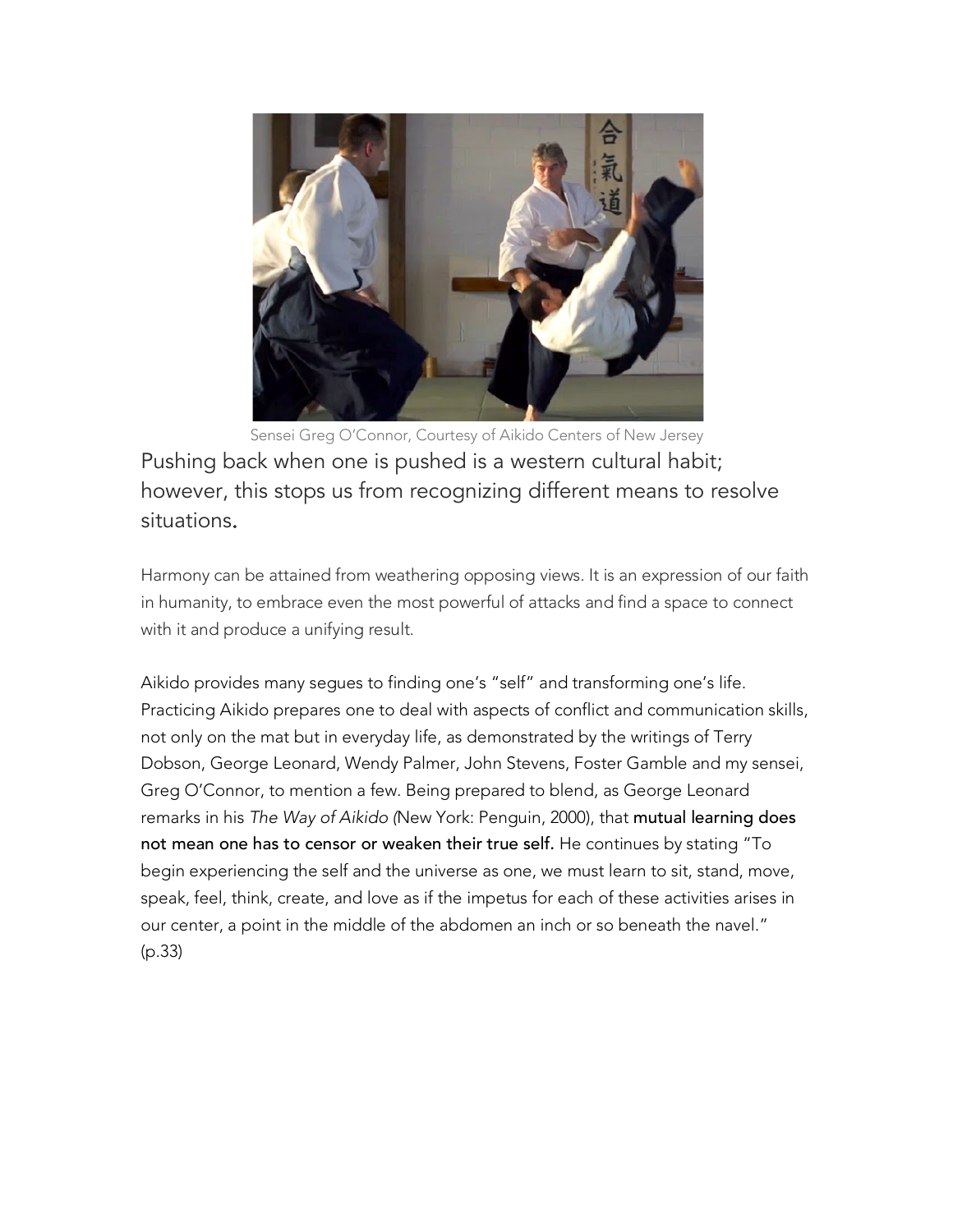

*Courtesy of Aikido Centers of New Jersey*

## The Power of Centering

Here is an exercise that I use to demonstrate the power of centering which enables you to withstand moving when being pushed. Try sitting in a chair, hands on your lap with a friend behind you. Now begin practicing standing up from this sitting position without using your hands. Have your friend then put her hand on your shoulders pressing down gently and firmly. Notice how much effort you are expending. Try again, but this time relax your breathing, place your energy an inch below your navel, and with your friend pushing on your shoulders again raise yourself from your center. What difference did you experience? Try moving through your day with an awareness of your breath and having your energy emanate from your center. At the end of the day make a note of any differences you encountered. Being centered is the affirmation of life.

We cannot deny the yin/yang of life with its many ways of saying "no" and "yes," but we can continue to interact in a calm relaxed way, choosing when to blend by actualizing our *Ki*, whether it be from Aikido, Yoga, Tai Chi, Qigong, Centering etc. Who can doubt the need today to take care of each other?

In an article "Aikido and Psychotherapy" by Patrick Faggianelli and David Lukoff *(The Journal of Transpersonal Psychology,* 2007, vol. 38, no. 2), the authors presented their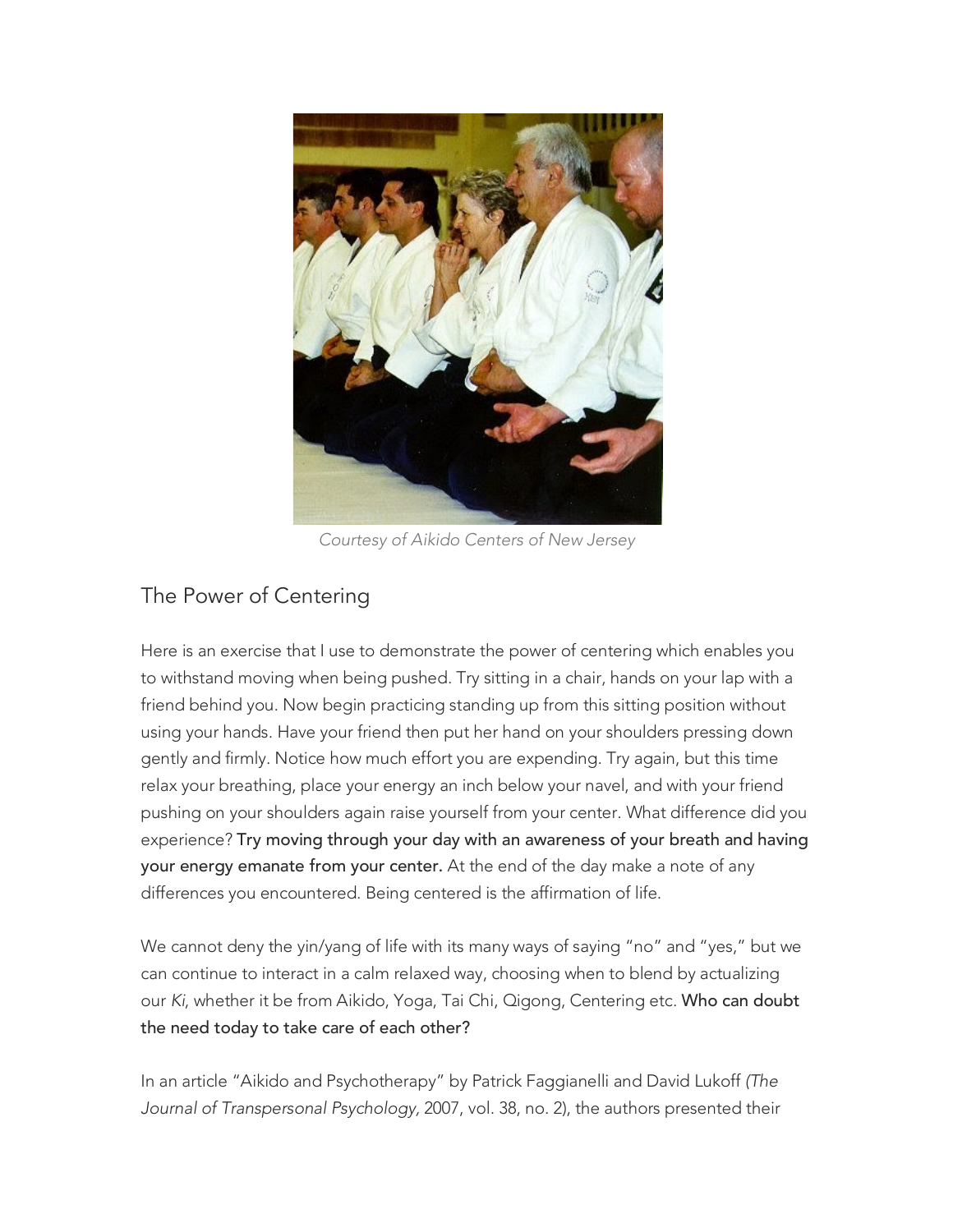finding that the practice of Aikido can provide a mind/body unification that is healing. They also stated that Aikido's centering skills produce the same effect as being "present" in therapy. Also, "getting off the line "(blending, and extending one's energy via Aikido) is applicable to use in Psychotherapy. They believe that Aikido "can be described as moving meditation" because it requires stilling of the mind even as the body is in action. As with meditation, "the practice of Aikido induces a harmony of spirit that can be described as flow, higher state of consciousness, and peak experience."

#### Implications of Being in Harmony:

George Leonard, who was a former president of the Association of Humanistic Psychology and an Aikido teacher, recommended a simple process when you are taking a hit in life.

Firstly, he suggested that we experience and acknowledge what it is that we are feeling. Secondly, to ground yourself and breathe deeply as you bring your attention to that place right below your navel. Thirdly, become aware of the additional energy/ *Ki* that you now have available due to the circumstances of taking a hit. Lastly, think of all your newly assembled energy as part of the universal *Ki* and how to use it wisely.

There are many options in life to deal with the ongoing opposing forces and energy that come our way. The Buddhist doctrine of "suffering" exemplifies a perspective that the world does not always work the way we would want it to. The ever present need to cope with injurious patterns is a given. If two people are walking toward each other on a narrow sidewalk, one must give way to make room to pass the other. It usually is the least hassle way that prevails. Blending our energies in harmony is, according to Morihei Ueshiba, "a way to reconcile the world."

In his book *Aikido in Everyday Life* (Berkeley California: North Atlantic Books, 1993) Terry Dobson, who was one of the first Americans to study in Japan with Morihei Ueshiba, describes different responses to conflict. We can fight back, withdraw, parley, do nothing or use deception. The problem, according to him, is that we must manage our feelings to make a good choice. Here is where widening one's lens helps us to perceive all elements of the situation. Success "will lie in your ability to find your center and retain it or regain it if it gets lost." (p.76)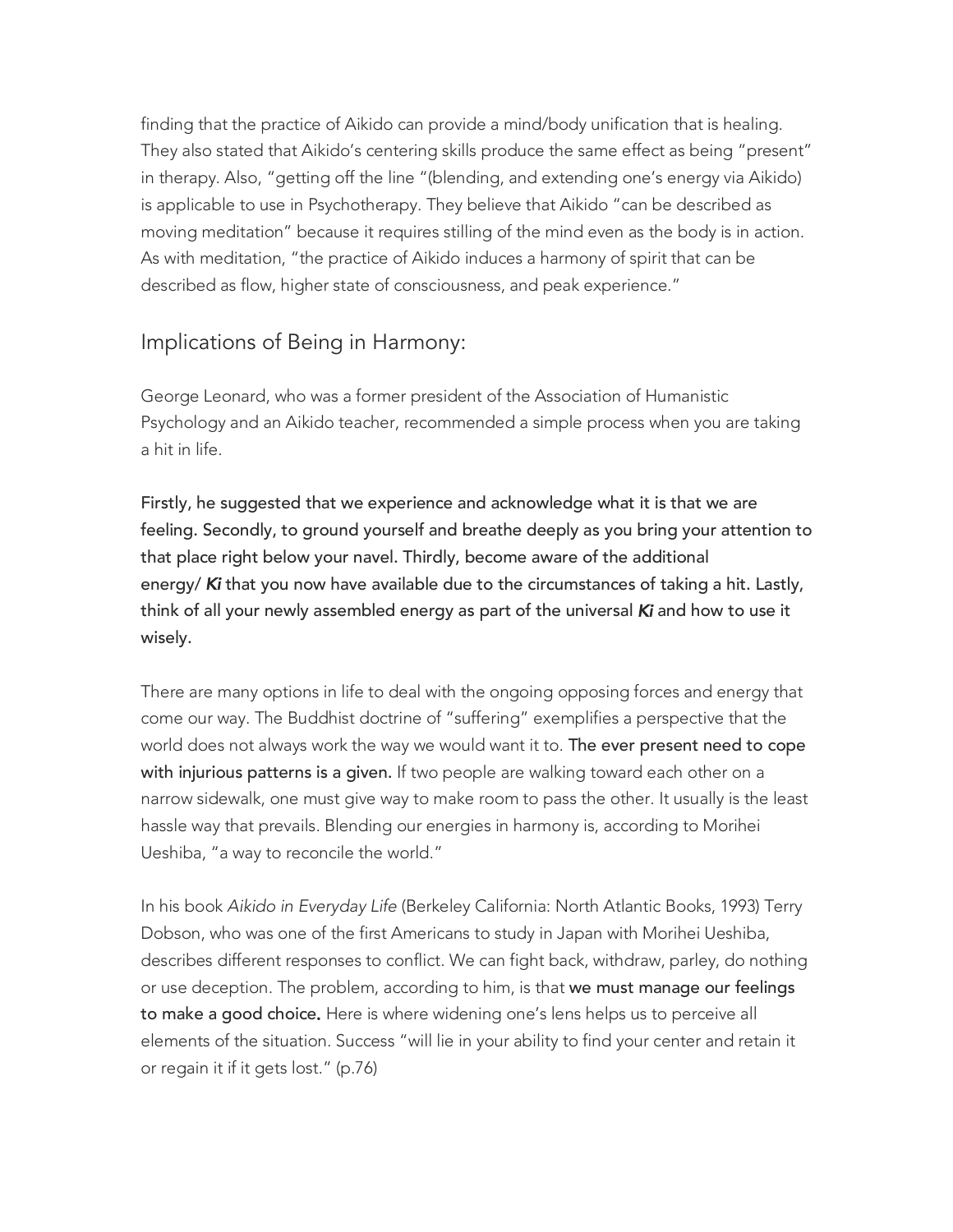Terry wrote a wonderful essay that was republished in the original *Chicken Soup for the Soul* (Edited by Jack Canfield and Mark Victor, 1993) where he describes being on a tram in Japan and seeing a man bullying others and throwing kisses at him. His first reaction was to get ready to use his martial art skills to subdue this fellow. However, as he started to approach the agitator, an elderly man sitting in the tram yelled for the bully to come over to him. When the elderly man asks what is bothering him the bully begins to cry, explaining that his wife had just died and he lost his job. Terry leaves the bus seeing the old man hugging and comforting this fellow and begins to contemplate the many options to merge and blend with others.



*"Harmony in Motion," photo by Caroline Silvestri ©*

When techniques are taught in Aikido, it takes two or more to resolve a conflict, underscoring what Gregory Bateson pointed out that "it takes two to know one." Aikido is more than a metaphor for blending and mutually learning. It is not only a way to harmony; it is a means to celebrate our interdependency. The result is the wisdom of understanding that conflict is neither good nor bad, rather it is knowing how we are interconnected through the grist of creativity. I believe this is our aesthetic potential that gets us as close as we can to experiencing nature. In everyday life there is an edge which